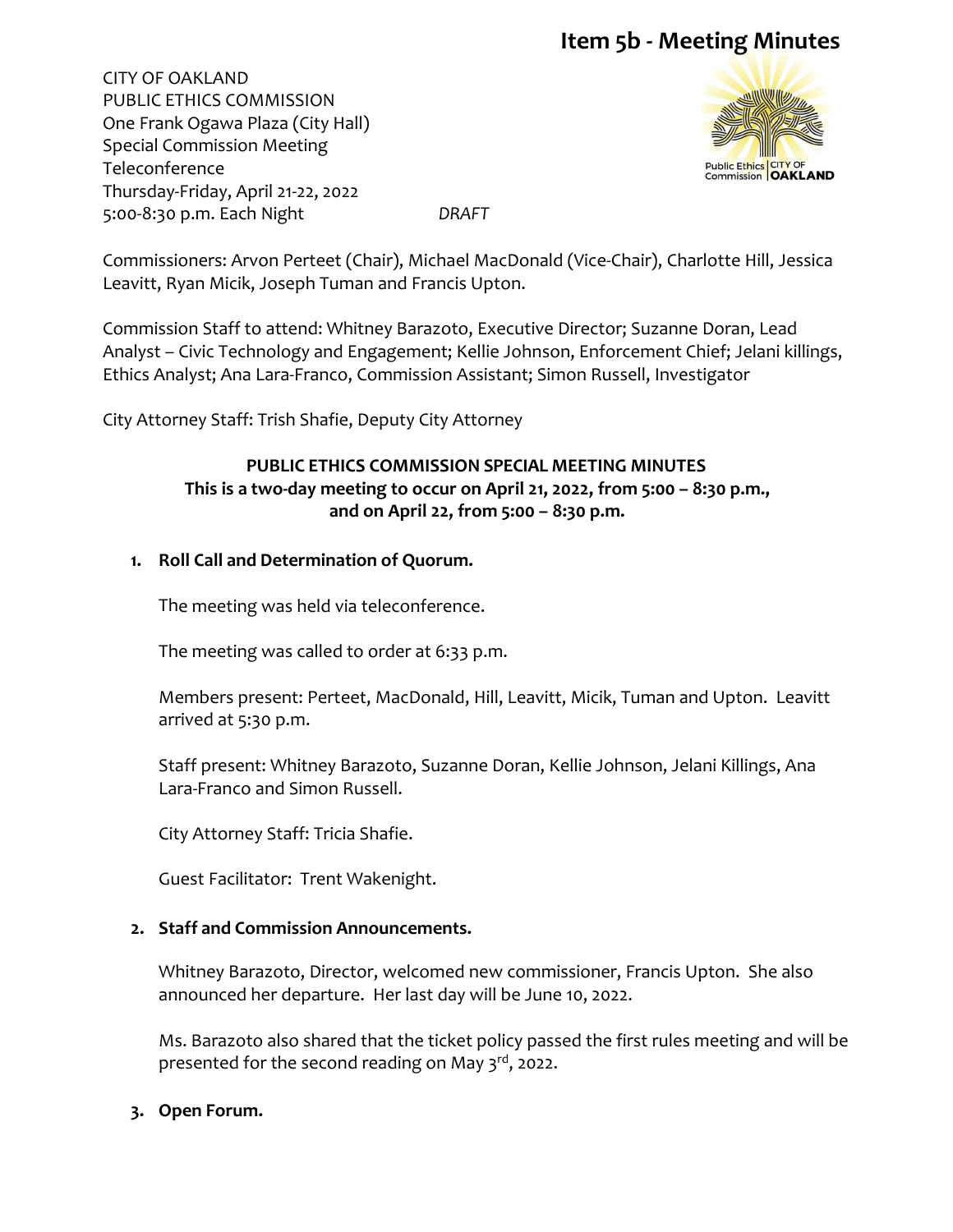CITY OF OAKLAND PUBLIC ETHICS COMMISSION One Frank Ogawa Plaza (City Hall) Special Commission Meeting Teleconference Thursday-Friday, April 21-22, 2022 5:00-8:30 p.m. Each Night *DRAFT*



There was one public speaker.

#### **PRELIMINARY ACTION ITEMS**

**4. Virtual meetings by the Public Ethics Commission.** The Commission will review and take possible action to renew Resolution 22-01, initially approved at the January 12, 2022 Regular meeting, establishing certain determinations to justify the ongoing need for virtual meetings following the California State Legislature's adoption and Governor's approval of AB 361 on September 16, 2021 (Chapter 165; Statutes of 2021). [\(Resolution\)](https://cao-94612.s3.amazonaws.com/documents/Resolution-22-01-Renewal-Meet-by-Teleconference-PROPOSED-RENEWAL-4-21-22-and-4-22-22.pdf)

There were no public speakers.

MacDonald moved, and Tuman seconded to approve the renewal of **RESOLUTION NO. 22-01.** 

Ayes: Perteet, MacDonald, Hill, Micik, Tuman and Upton.

Noes: None

Vote: Passed 6-0

Leavitt had not arrived yet.

#### **ACTION ITEMS**

## **5. Public Ethics Commission Retreat.**

The Commission and staff convened on two consecutive evenings for its annual retreat to conduct team development, assess Commission accomplishments and current context, participate in strategic visioning, and identify key opportunities and priorities for 2022-25.

April 21, 2022

Guest facilitator Trent Wakenight, Consultant with The Grove Consultants International, led the discussion with the Commission, Staff, and members of the public, beginning with an introductory activity and review of PEC history and growth, as well as a discussion of more recent project accomplishments.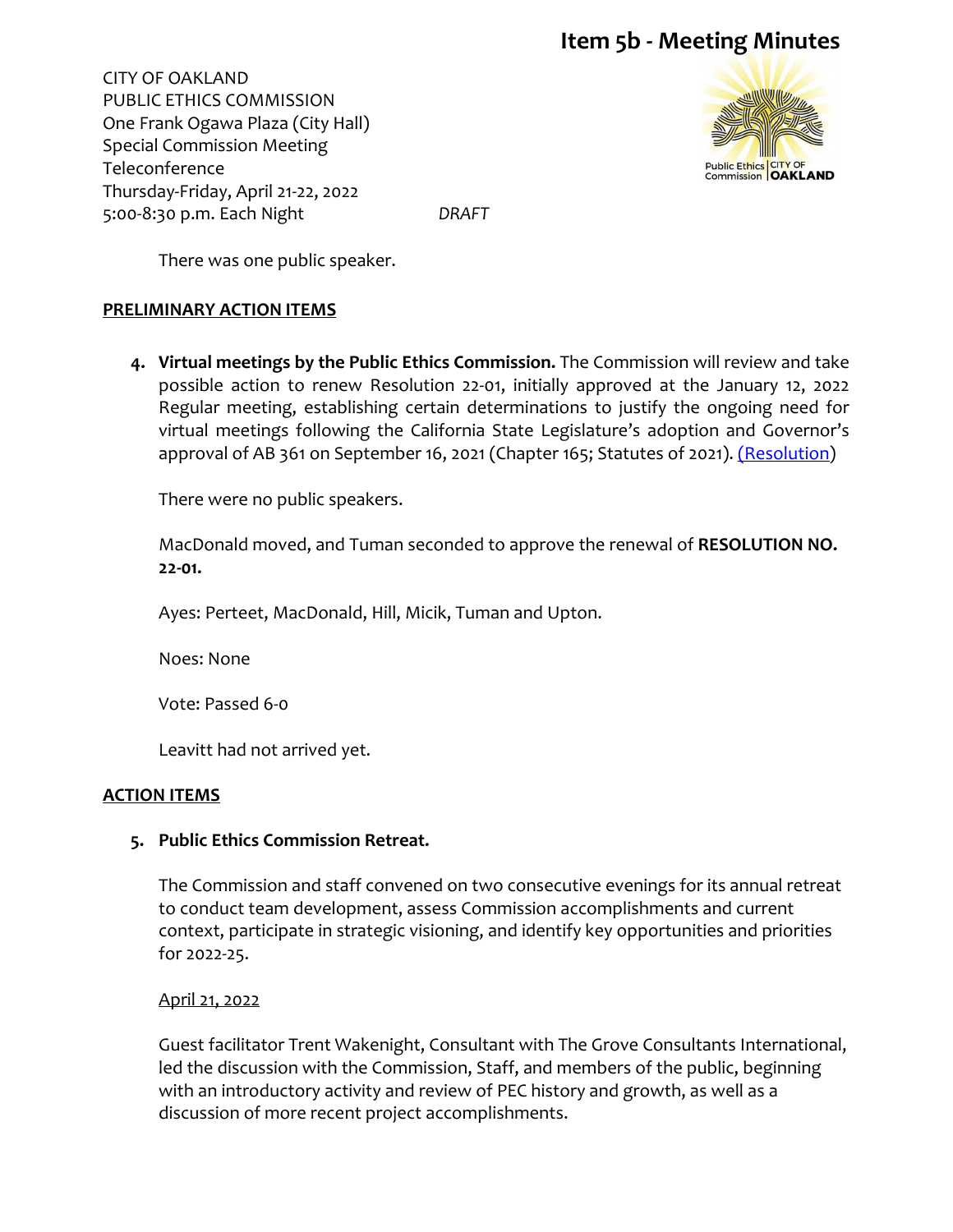CITY OF OAKLAND PUBLIC ETHICS COMMISSION One Frank Ogawa Plaza (City Hall) Special Commission Meeting Teleconference Thursday-Friday, April 21-22, 2022 5:00-8:30 p.m. Each Night *DRAFT*



7:02 p.m. - Public Comment was called. There was one public speaker.

7:03 p.m. – Perteet called for a recess

7:15 p.m. – The meeting returned from recess.

8:07 p.m. – Pubic Comment - There were no public speakers.

8:15 p.m. – Perteet called for a recess for meeting to continue April 22, 2022 at 5:00 p.m.

April 22, 2022

The meeting was held via teleconference.

The meeting began at 5:07 p.m.

Members present: Perteet, MacDonald, Hill, Leavitt, Micik, Tuman and Upton.

Staff present: Whitney Barazoto, Suzanne Doran, Kellie Johnson, Jelani Killings, Ana Lara-Franco and Simon Russell.

City Attorney Staff: Tricia Shafie.

Guest Facilitator: Trent Wakenight.

The Commission and staff continued to assess Commission role and responsibilities, discuss current context, and identified key opportunities and priorities for 2022-25.

6:41 p.m. - Public comment was called. There were no public speakers.

6:42 p.m. - Perteet called for a recess.

6:55 p.m. – The meeting returned from recess.

8:30 p.m. – Public comment was called – There were no public speakers.

## **6. Future Meeting Business.**

Perteet shared that he will not be at the May meeting. Upton was assigned to